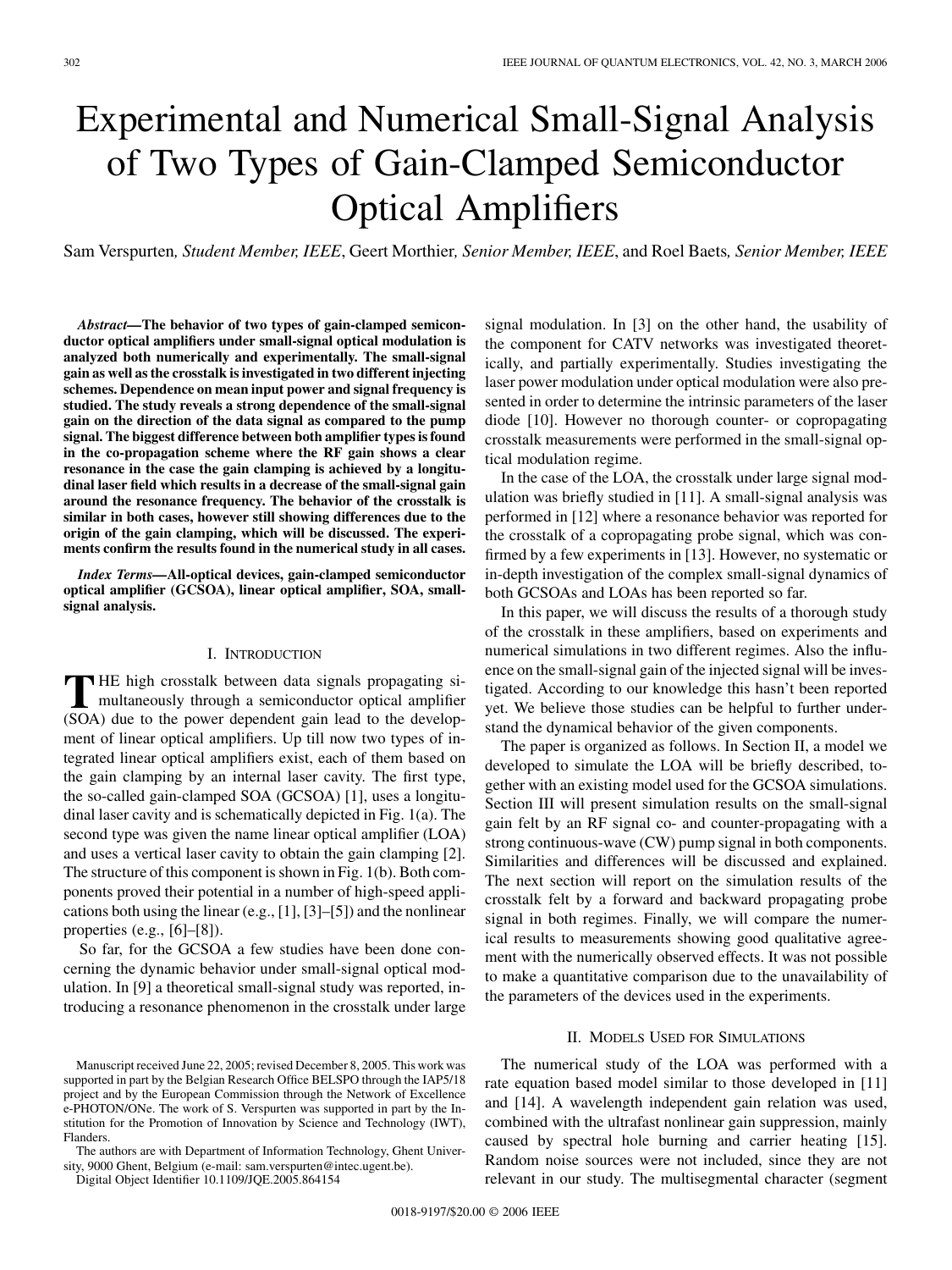

Fig. 1. Schematic structure of both components studied in this paper. (a) GCSOA. (b) LOA.

| TABLE I                                                |                                |                                           |  |
|--------------------------------------------------------|--------------------------------|-------------------------------------------|--|
| PHYSICAL PARAMETERS OF THE LOA USED IN THE SIMULATIONS |                                |                                           |  |
| Parameter Notation                                     | Value                          | Description                               |  |
| $\tau_{ph}$                                            | $10^{-12}$ s                   | Photon lifetime [14]                      |  |
| A                                                      | $1.66x10^{8} s^{-1}$           | Nonradiative recombination constant       |  |
| B                                                      | $10^{-10}$ $cm^3s^{-1}$        | Bimolecular recombination constant        |  |
| С                                                      | $3x10^{-29}$ $cm^6s^{-1}$      | Auger recombination constant              |  |
| d                                                      | .2 $\mu$ m                     | Active layer thickness                    |  |
| W                                                      | $1 \mu m$                      | Active layer width                        |  |
| L                                                      | 1200 $\mu$ m                   | LOA length                                |  |
| $\Gamma_{sig}$                                         | .45                            | Confinement factor signal                 |  |
| $\Gamma_L$                                             | .65                            | Confinement factor laser light            |  |
| $\alpha_{\rm int}$                                     | $26.8 \ cm^{-1}$               | Effective loss coefficient                |  |
| $\beta_{sp}$                                           | $1x10^{-4}$                    | Spontaneous emission coupling coefficient |  |
| $N_0$                                                  | $1x10^{18}$ cm <sup>-3</sup>   | Transparency carrier density              |  |
| a                                                      | $2.7x10^{-16}$ cm <sup>2</sup> | Differential gain coefficient             |  |
| $\nu_{sig}$                                            | 193.55 THz                     | Signal frequency                          |  |
| $\nu_L$                                                | 192 THz                        | Laser frequency                           |  |
| $v_g$                                                  | $8.33 \times 10^7$ $ms^{-1}$   | Group velocity                            |  |
| $\varepsilon_{sig}$                                    | 3.885 $W^{-1}$                 | Gain suppression coefficient [17]         |  |
|                                                        | 175mA                          | Injected current                          |  |

length approximately 10  $\mu$ m) enabled a.o. modeling of spatial hole burning effects. Input signals could be injected on both sides of the component. The model is described by the following equations:

$$
\frac{\partial N(z,t)}{\partial t} = \frac{1}{q} \cdot \frac{I}{w \cdot d \cdot L} - A \cdot N(z,t)
$$

$$
- B \cdot N^2(z,t) - C \cdot N^3(z,t)
$$

$$
- \frac{\Gamma_{\text{sig}} \cdot g(z,t)}{w \cdot d} \cdot \sum_{i} \frac{1}{h \cdot \nu_i} \cdot P_i^{\pm}
$$

$$
- \frac{\Gamma_L \cdot g(z,t)}{w \cdot L} \cdot \frac{1}{h \cdot \nu_L} \cdot P_L(1)
$$

$$
\frac{1}{v_g} \cdot \frac{\partial P_i^{\pm}(z,t)}{\partial t} \pm \frac{\partial P_i^{\pm}(z,t)}{\partial z} = (\Gamma_{\text{sig}} \cdot g(z,t) - \alpha_{\text{int}}) \cdot P_i^{\pm}(z,t)
$$
\n(2)

$$
\frac{\partial P_L(z,t)}{\partial t} = \left(\Gamma_L \cdot g(z,t) \cdot v_g - \frac{1}{\tau_{ph}}\right) \cdot P_L(z,t) + \beta \cdot V_{act} \cdot B \cdot N^2(z,t) \cdot \frac{v_g}{2 \cdot L} \cdot h \cdot \nu_L \quad (3)
$$

with

$$
g(z,t) = a \cdot (N(z,t) - N_0)
$$

$$
\cdot \left(1 - \varepsilon_{\text{sig}} \cdot \Gamma_{\text{sig}} \cdot P_{\text{sig}}(z,t)\right) - \varepsilon_{\text{sig}} \cdot \frac{d}{L} \cdot \Gamma_L \cdot P_L(z,t))\right). \quad (4)
$$

It should be noted that the physical structure of the LOA is reflected in a separate laser field equation for each segment. Table I lists the meaning of different parameters used in the

TABLE II PHYSICAL PARAMETERS OF THE GCSOA USED IN THE SIMULATIONS

| Description                  | Value        |
|------------------------------|--------------|
| Length active region         | $1000 \mu m$ |
| Length left reflector        | 400 $\mu$ m  |
| Length right reflector       | 400 $\mu$ m  |
| Width                        | $2 \mu m$    |
| Thickness                    | $.15 \mu m$  |
| Injected current             | 120mA        |
| Gain suppression coefficient | 2.59 W       |

equations, together with the typical values used in the simulations [[16\]](#page-9-0).

The GCSOA was studied using the computer model CLADISS [\[18](#page-9-0)], a longitudinal multimodal model for the analysis of the static, dynamic and stochastic regime of laser diodes with distributed feedback. A GCSOA could be modeled by surrounding an active section by two passive distributed Bragg reflective (DBR) sections. The laser model also offered the possibility of injecting signals at both facets. The material parameters were chosen as in [[19\]](#page-9-0). The dimensions together with the gain suppression factor are given in Table II. Note that the gain suppression factors of GCSOA and LOA are identical if expressed in cm<sup>3</sup> (i.e.,  $8.8 \times 10^{-18}$  cm<sup>3</sup>).

# III. SMALL-SIGNAL AMPLIFICATION UNDER CW INJECTION

A first study consisted of the determination of the amplification of a RF component superposed on a CW signal. Further on, this will be referred to as the copropagation setup. The dependence on RF frequency and CW input power was investigated.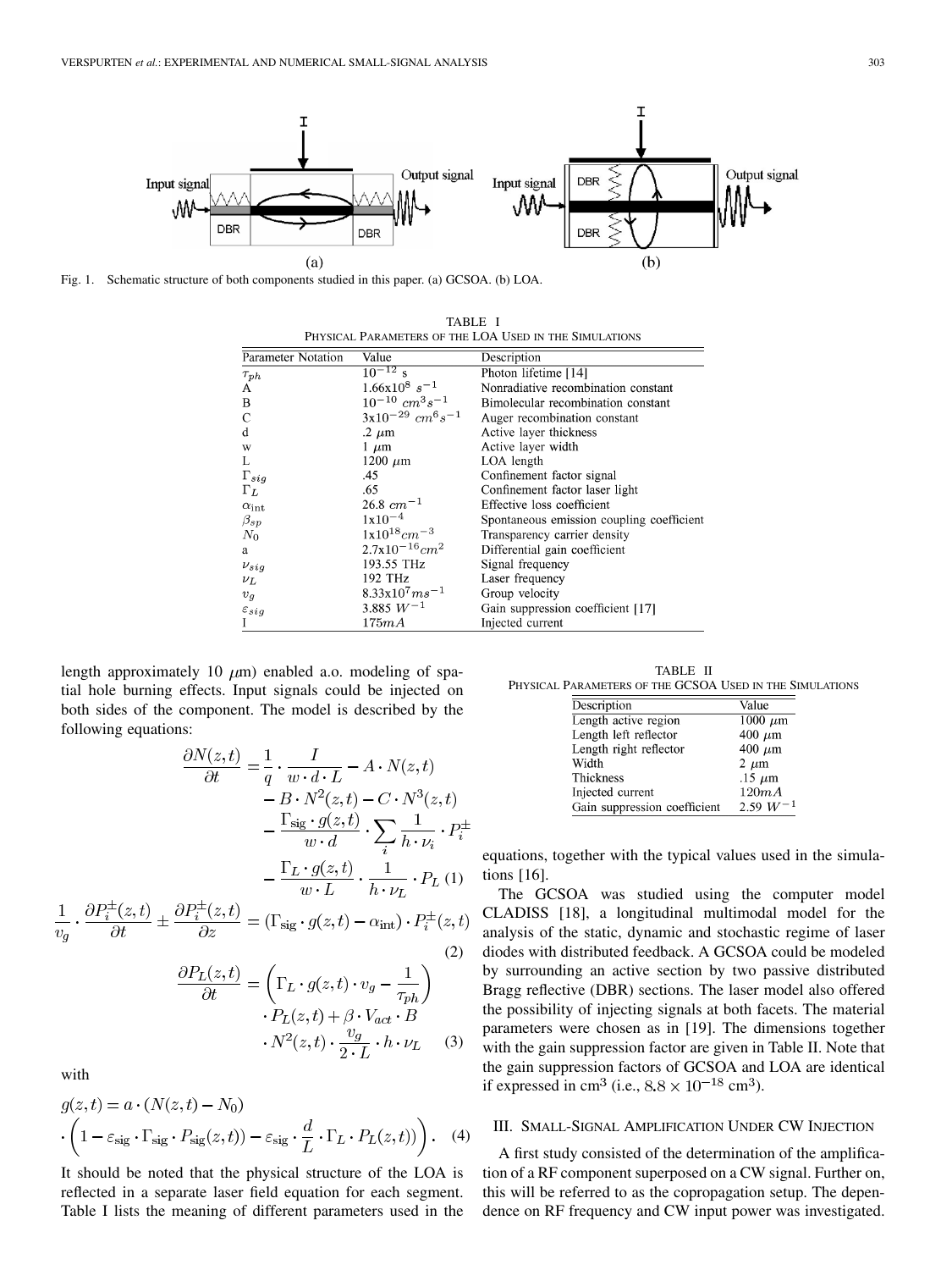

Fig. 2. Small-signal gain in the copropagation regime for different CW input powers resulting from the simulation of (a) a GCSOA driven with 120 mA and (b) a LOA driven with 175 mA.

The small-signal gain is defined as the ratio of the output amplitude and the input amplitude, which was chosen to be 10% of the CW input power. In Fig. 2(a) the simulated small-signal gain is depicted for a GCSOA driven with a current of 120 mA, for different values of the CW input power. At low input powers, as compared to the input saturation power (approximately  $-4.5$  dBm), a fairly constant amplification as a function of frequency is obtained. The gain remains clamped to the CW gain under all excitation frequencies. A look into the component showed that for all frequencies, apart from a little spatial hole burning in the front and the back of the amplifier, the gain is equal along the entire length of the GCSOA. At input powers in the vicinity of, but smaller then the input saturation power, a clear resonance phenomenon is observed, resulting in a decrease in small-signal gain. This can be explained by the results of a one sectional small-signal analysis neglecting the gain suppression, as has been done also in [[9\]](#page-9-0). This reveals following relation for the small-signal gain:

$$
\frac{\Delta S_{\rm sig}(z=L)}{\Delta S_{\rm sig}(z=0)} = G_{\rm sig}^0 \left( 1 + S_{\rm sig}(z=0) \cdot \frac{L}{v_g} \cdot \Gamma \cdot a \cdot \left[ \frac{j \cdot \Omega \cdot K}{(\Omega^2 - \Omega_R^2) - j \cdot \Omega \cdot \gamma} \right] \right) \quad (5)
$$

where  $\Omega$  is the frequency of the applied sine, K a constant proportional to  $G_{\text{sig}}^0$  which is the CW signal gain per second.  $\Omega_R$ and  $\gamma$  are the resonance frequency and the damping of the incorporated laser under injection of a signal. The expression within square brackets is the carrier density variation averaged over the length of the component divided buy the input signal amplitude. It can be seen that at  $\Omega_R$ , the variation of the carrier density is maximal, while being in antiphase with the input signal variations. This renders the dip in the AM gain. In our simple analysis  $\Omega_R$  is proportional to the average laser power remaining in the cavity. This explains the shift of the resonance phenomenon to lower frequencies with increasing input power. This was the case for all the currents applied in our study (up to 300 mA). This shows that the reduction of  $\Omega_R$  by the decrease of the laser

power was dominant over the possible increase of  $\Omega_R$  due to the self- and cross-gain saturation effects [[10\]](#page-9-0).

The higher carrier density variations when less laser power is present result in an increasing dip depth of the AM gain. This also shows that even if there is not a clear maximum in the laser power oscillation any more due to an increased damping, there still exists a clear maximum in the carrier density variations, thereby still inducing a clear minimum in the small-signal gain. Once we exceed the input saturation power, we immediately get the well-known high-pass characteristic of an SOA [[20\]](#page-9-0). At intermediate input power, slightly lower than the input saturation power, a gradual transition takes place from the resonance regime to the SOA-regime. It should be noted that in any case the low frequency limit is formed by the derivative of the gain versus input power, whereas the high frequency limit equals the CW gain.

Fig. 2(b) shows corresponding results for a LOA driven with 175 mA. We observe different regimes depending on the input power. However, due to the different nature of the component, significant differences occur as compared to the GCSOA case. To understand the following, it is important to note that a LOA can be seen as a concatenation of "independent" lasers. With increasing input power, subsequently lasers will be quenched, starting at the back of the LOA. At input powers for which the lasing is still present over the entire length of the component (e.g.,  $-30$  dBm) we get an almost constant amplification in function of frequency. Once lasing stops in a part of the LOA (e.g.,  $-20$  dBm) the resonating lasers with only a little laser power remaining in the cavity again start to influence the small-signal gain. The strength of the resulting dip however is much smaller as compared to the GCSOA, because it is the result of several oscillating laser sections, each providing only a small part of the total gain. Detailed inspection however again revealed an increasing dip depth and a very small decrease of the resonance frequency with increasing input power. The increasing dip depth mainly originates from the increasing number of oscillating sections which are close to cut-off, together with the increased amplitude of the carrier density os-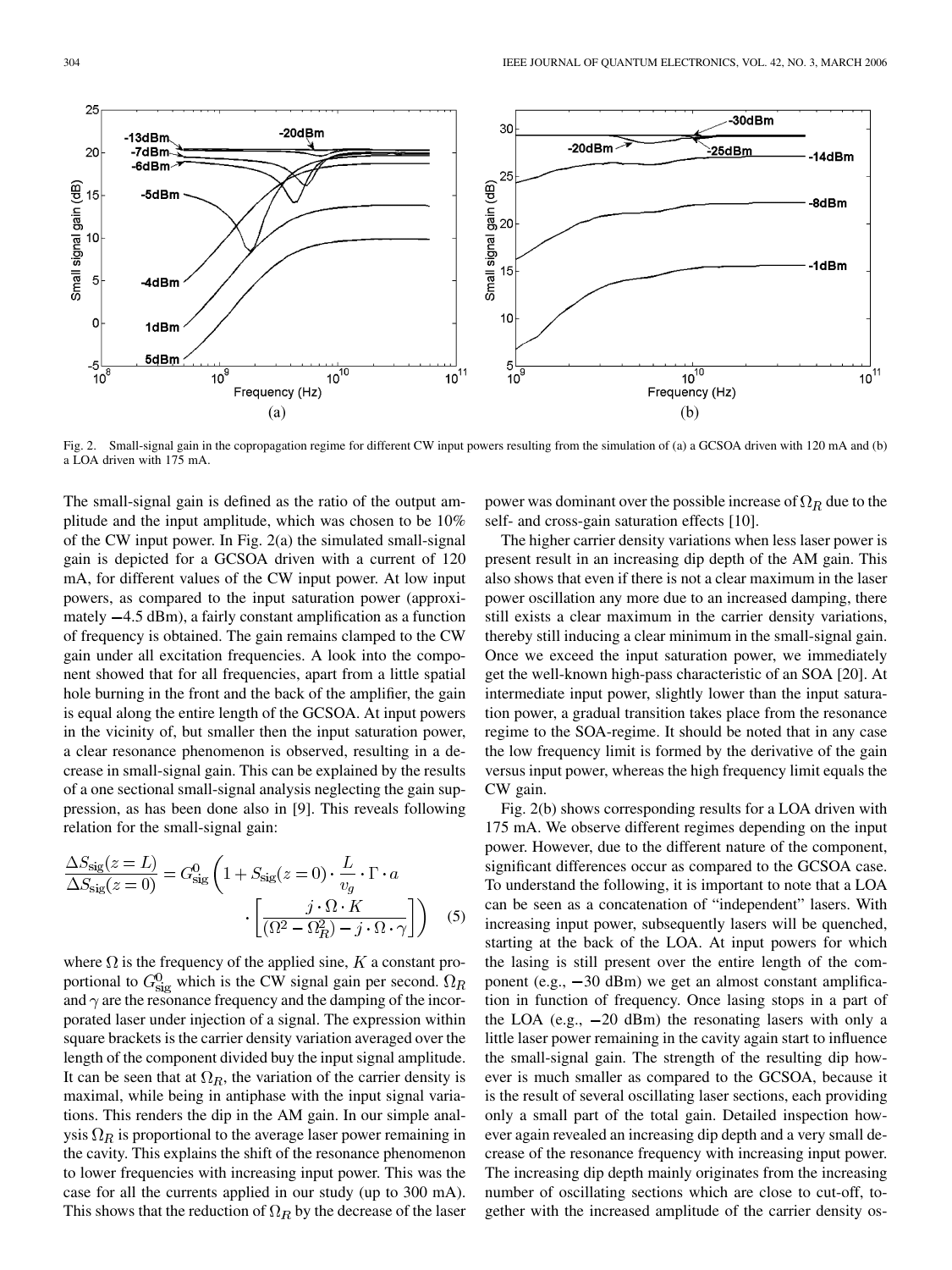

Fig. 3. Simulated small-signal gain in the counter-propagation regime for different CW input powers injected in (a) a GCSOA driven with 120 mA and (b) a LOA



Fig. 4. Evolution of the amplitude of the injected sine (expressed in dB relative to input amplitude) versus length in the (a) copropagation case and (b) (a)<br>Fig. 4. Evolution of the amplitude of the injected sine (expressed in dB relative to input amplitude) versus length in the (a) copropagation case and (b)<br>counter-propagation case for a GCSOA with an injected CW power o side and the gain increases from left-hand side to right hand side, while in the counter-propagating case it is the other way around. In both cases however, the amplifier is saturated in the back part.

cillations. Once a significant part of the component stopped lasing, this part acts as an SOA, with an associated high-pass nature. This causes the drop in gain of the low frequencies at higher input powers. There exists a gradual transition to the pure high-pass SOA characteristic. The input power range in which the transition takes places is much larger than in the GCSOA case.

As a conclusion we can state there exists a frequency dependent amplification of a sinusoidal signal copropagating with a CW pump signal in a GCSOA as well as in a LOA. The resonance phenomena of the incorporated clamping mechanisms, leading to a decrease in gain around this resonance frequency, gets more important in the vicinity of the input saturation power, but is less pronounced in a LOA due to the distributed origin of the clamping mechanism.

If the CW and the sinusoidal component are injected from opposite facets of the amplifiers, a different behavior is observed. We studied this counter-propagating regime by injecting a CW signal at the left facet, combined with a raised sine signal with an amplitude equal to 10% of the CW input power at the right facet. This regime will be referred to as the counter-propagation setup. The backward small-signal gain is again defined as the ratio of the output amplitude to the input amplitude of the injected sine. In Fig. 3(a) the simulated gain is depicted in the case of an identical GCSOA as used above. For small CW input powers we observe again a frequency independent small-signal frequency response (SSFR), due to the big reservoir of laser power stored in the cavity. At input powers in the vicinity of the input saturation power (e.g.,  $-5$  dBm) we observe an almost constant small-signal gain relation, be it with a very little resonance. The high frequency limit remains the CW gain as was the case for the forward sine. The low frequencies however are inducing a relatively small laser power oscillation, as compared to the copropagation case. This is caused by the smaller amplitude of the sine in the part of the amplifier where gain saturation already exists being most sensitive to input power variations. This can be understood by comparing Fig. 4(a) and (b). In Fig. 4(a), we see a clear resonance combined with low frequency absorption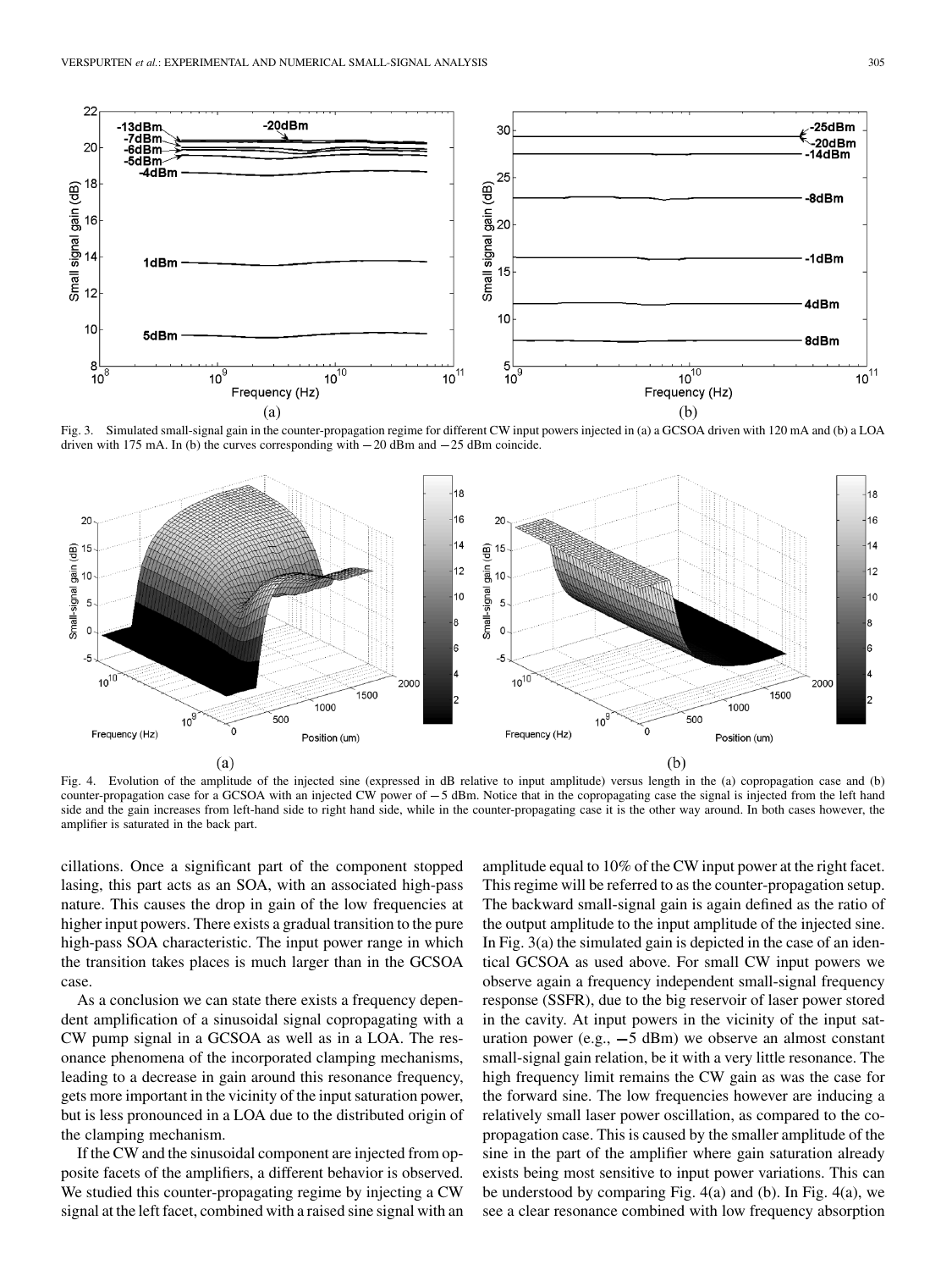

and (b) of the LOA. Full lines and dashed lines correspond to backward and forward propagating probes, respectively.

occurring in the right, gain flattening part of the component. In Fig. 4(b), on the other hand, we can see that in this part the backward propagating signal still has a very small amplitude, which only becomes significant in the less saturated front part of the component. The difference in laser modulation amplitude induced by co- and counter-propagation was logically the biggest for input powers in the transition zone mentioned in the copropagation analysis. For the same reason, also in the SOA regime we get a fairly constant SSFR, equal to the CW gain.

In the case of the LOA we find similar results. Simulation results for a LOA driven with 175 mA are depicted in Fig. 3(b). The lack of a clear resonance in any case is even more logical in this case, since the amplitude of the excitation in the vicinity of the oscillating laser sections is much smaller as compared to the forward case.

We can conclude that in both amplifiers an almost frequency independent SSFR is obtained for a counter-propagating RF signal. Even if the gain clamping is quenched by the CW input power, the traditional high power characteristic of an SOA is equalized.

# IV. SMALL-SIGNAL CROSSTALK ANALYSIS UNDER CW INJECTION

Although the GCSOAs were developed to reduce interchannel crosstalk, gain fluctuations always will exist under dynamic conditions. Moreover a clear frequency dependence is observed as mentioned in the introduction. A more in-depth study consisting of simulations and experiments will now be given. It is worth noting that in the case of the probe signal we will always talk about the forward and backward propagating probe, whereas for the signal and the pump we keep using the co- and counter-propagation terminology as introduced above.

A first study consisted of the determination of the amount of cross gain modulation in forward and backward direction under the co-propagation regime studied above. This was simulated by injecting a very weak probe signal with a constant optical power  $of -50$  dBm at each facet of the component in addition to the

data signals. The wavelength was chosen 3 nm smaller then the signal wavelength. The small-signal crosstalk was defined as the ratio of the amplitude of the probe output power variations to the mean probe output power, in accordance to [\[2](#page-9-0)].

For the same GCSOA as studied above, Fig. 5(a) depicts the crosstalk felt by a forward and a backward propagating probe under the copropagating setup described in Section III. In the case of significant remaining laser power a resonance is observed, leading to a maximum in the gain modulation. This could also be concluded from a part of (5) since the modulation of the probe is proportional to the carrier density modulation which can be found between the square brackets. This resonance was predicted theoretically for a forward propagating signal under large signal modulation in [\[9](#page-9-0)] and for small-signal modulation in [[3\]](#page-9-0). We observe a very low crosstalk for both high and low frequencies. At low frequencies, the laser power oscillation is approximately in antiphase with the input signal modulation, rendering only a small change in the average power in the cavity. At high frequencies on the other hand, the carrier density and the laser power cannot follow the input signal variations any more, due to the finite electron lifetime. At high input powers, we observe the convergence to the low-pass characteristic of a SOA, showing a small overshoot due to the finite loss in the cavity [\[21](#page-9-0)]. It can be seen that this crosstalk is always larger than in any gain-clamped regime.

Inspecting the crosstalk on the backward probe it could be remarked that in any case this is smaller as compared to the forward crosstalk. This could be intuitively understood by the fact that the forward propagating probe signal is constantly feeling the source of the gain modulation. At very low frequencies, this is also the case for the backward propagating probe, which results in an identical low frequency limit for both propagation directions of the probe. As the signal frequency increases however, a phase difference exists between the local carrier density modulation (due to the signal and forward and backward propagating laser powers) and the probe modulation (already accumulated during earlier propagation). This results in a difference between the crosstalk in both directions. A similar difference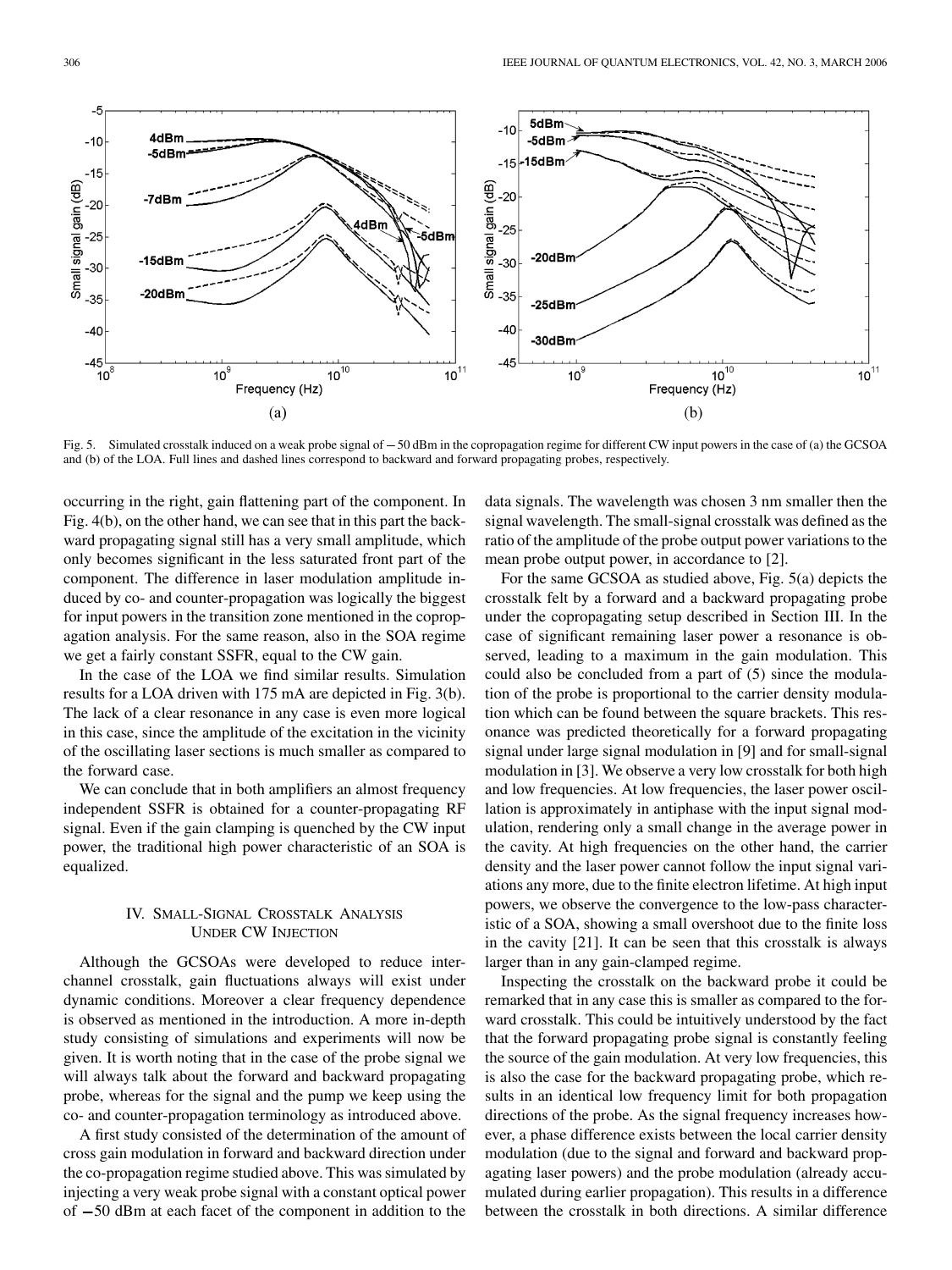

GCSOA and (b) of the LOA. Full lines and dashed lines correspond to backward and forward propagating probes, respectively.

could be observed between the modulation of the forward and backward propagating laser powers. At higher frequencies we observe a stronger decrease of the backward crosstalk due to the fact that if the components transit time becomes comparable with the period of the signal, the backward propagating probe signal only feels an average of the carrier density change. This walk-off effect has been mentioned before as being a bandwidth limiting factor for wavelength conversion using cross-gain modulation (XGM) in a SOA in the counter-propagating regime [\[22](#page-9-0)]. For the case of no remaining laser power we see this even leads to a minimum when half of the period of the input signal is equal to the propagation time in the component  $(\approx 12 \text{ ps})$ .

A discontinuity can also be observed in the case of remaining laser power, at a frequency equal to the inverse of the round trip time ( $\approx 2 \times 1400 \ \mu m$ ). This is the result of a resonance in the laser power modulation at this frequency due to the excitation of one of the optical sidemodes of the cavity [[23\]](#page-9-0).

Similar simulations for the case of the LOA resulted in crosstalk characteristics as depicted in Fig. 5(b). Again we observe a clear resonance if not being saturated by the input signal. For the forward probe this was also predicted by the small-signal analysis presented in [[12\]](#page-9-0) and experimentally observed in [\[13](#page-9-0)]. Once saturation sets in, there is a gradual transition from this regime to the low-pass regime of a normal SOA. Detailed inspection of the SOA regime revealed again an overshoot in the characteristic, being slightly higher for the backward probe. In all the cases there only seems to be a difference between both propagation directions at higher frequencies, again caused by the walk-off effect mentioned above. A minimum could again be observed for the SOA case at a signal period equal to half of the propagation time through the saturated part of the component. This resulted in a decrease of the frequency at which the minimum occurs with increasing input power. Although it would not have been possible to be simulated with the given model, a second resonance as was the case for the GCSOA will not be observed in this case due to the much smaller cavity length of the incorporated laser (typically a few microns) rendering a much higher second-order

resonance frequency. The differences between forward and backward crosstalk observed at lower frequencies in the case of the GCSOA are not present in this case. This stems from the local coupling between the (local) laser field and the signal in the LOA, whereas in the GCSOA there is a global coupling between the  $z$ -dependent laser field and the  $z$ -dependent signal.

The same tests were repeated for the counter-propagating regime discussed in Section III. The results for the GCSOA case are given in Fig. 6(a). As long as a significant amount of laser power is present in the cavity there exists almost no difference in crosstalk as compared to the copropagating regime studied above. At input powers in the vicinity of the input saturation power, both regimes begin to show significant differences, with overall a smaller crosstalk for the counter-propagating case, mainly caused by the lower degree of saturation in the part of the amplifier where the amplitude of the signal becomes the biggest. At higher frequencies however, the walk-off effect discussed above tends to be less pronounced. This could also be seen in the SOA case, where the previously mentioned minima are not that strong any more since in parallel with the weak forward propagating probe signal, there is also the strong CW signal. It should be noted that now the overshoot in the SOA regime is more explicit as compared to the previous case. This could be understood by noting that in [[21\]](#page-9-0) it was stated that for the counter-propagating case an overshoot exists regardless of the magnitude of the waveguide loss. We can also see that due to this overshoot the XGM 3-dB bandwidth is improved in this case for both propagation directions, as compared to copropagating case, be it with a smaller efficiency.

Fig. 6(b) shows the results for the crosstalk as induced in a LOA in the counter-propagating injection scheme. In the case of input powers where almost no saturation exists, characteristics with almost the same peak value of the copropagating scheme are obtained, but with a higher resonance frequency since the resonance now originates mainly in the front part, where still a lot of laser power is still present. If the input power is further increased we find the combination of the low-pass characteristic of a SOA with increasing length (thus with an increasing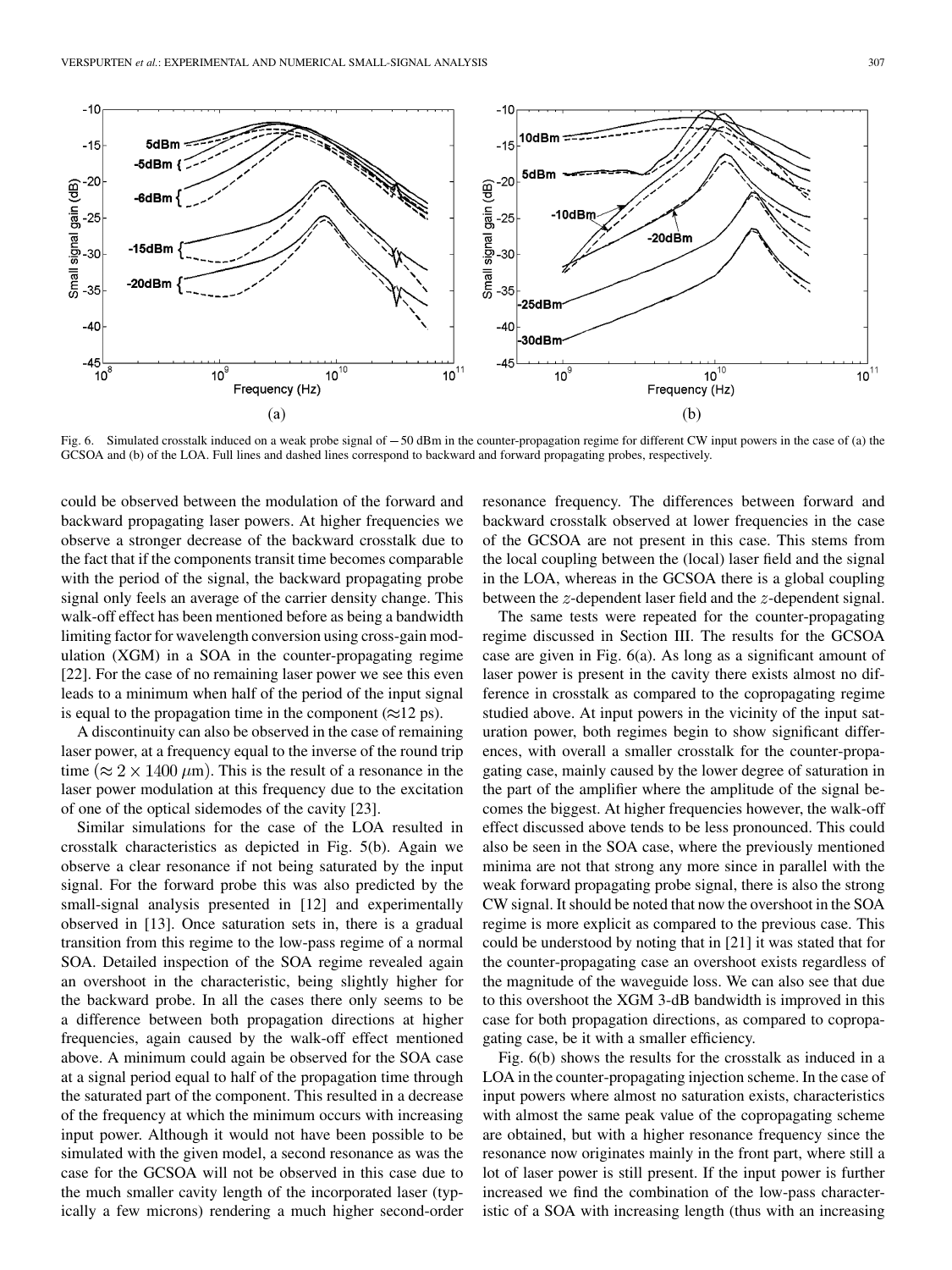

Fig. 7. Experimental setups used for the determination of the small-signal gain of a RF signal (a) copropagating and (b) counter-propagating with a CW pump. Abbreviations used are PC: polarization control; MOD: 10 Gb/s optical modulator; VOA: variable optical attenuator; ISO: isolator; DUT: device under test; CIRC: circulator; TOF: tunable optical filter; ESA: electrical spectrum analyzer; Att.: Attenuator.

3-dB bandwidth) and the resonance behavior of the laser part with a decreasing resonance frequency. This could be seen by inspecting the curves for a lot of input powers. This resonance contribution stays relatively important over a larger input power range as was the case in the copropagation scheme since now the remaining laser power is present in the part were the amplitude of the variation is bigger. Once we have no more laser power left, we obtain the low-pass characteristic of a normal SOA with a significant overshoot.

#### V. EXPERIMENTAL SETUP AND RESULTS

## *A. Experimental Setup*

Small-signal modulation experiments for the co- and counter-propagation regimes were performed using the setups as schematically depicted in Fig. 7(a) and (b), respectively. In both cases the input signal was generated by a tunable laser emitting at 1550 nm.

To perform the co-propagation experiments the input signal was modulated with a very small amplitude  $(\approx 10\%$  of the dc component of the signal). The modulation frequency of this input signal could be swept with a signal generator driving the 10 Gb/s modulator. Consequently, reliable measurements up to a modulation frequency of approximately 10 GHz could be performed. After an extra amplification with an erbium-doped fiber amplifier (EDFA), the signal was sent through a variable optical attenuator used to sweep the mean input signal power to the device under test (DUT). In this way a constant ratio between amplitude and CW value was ensured during the different measurements. The output signal was filtered and detected by an electrical spectrum analyzer. To obtain the final small-signal gain characteristic, the output amplitudes of the data signal were scaled on the input amplitude at each frequency, thereby eliminating the modulation characteristic of the modulator used.

In the counter-propagation regime, things were little different. The input signal was split now before the modulator, and only a small part was modulated. The amplitude of the modulation was in this case little less then the dc component. It was inspected precisely that no higher harmonics were present in the input signal, to ensure the elimination of higher order influences on the small-signal gain of the given signal frequency. An extra filter was used after the modulator to eliminate the noise addition at low input powers. An extra attenuator was inserted to tune the dc component of the modulated input signal to a tenth of the CW input signal injected in the front. A circulator in combination with a tunable optical filter (TOF) was now used to select the backward propagating signal.

For the crosstalk measurements an extra probe signal with an amplitude of  $-25$  dBm was injected, generated by a DFB laser diode emitting at 1542 nm. To measure the forward and backward crosstalk in the co- and counter-propagation setup, respectively, this could be simply done by adding the probe to the signal path, and to retune the TOF to the probe wavelength. In order to measure the crosstalk in the opposite direction of the modulated signal, the circulator and the isolator must be switched place. The crosstalk was in any case measured by the electrical spectrum analyzer (ESA) as the ratio of the amplitude of the induced modulation to the average detected power.

The GCSOA used during the experiments was a commercially available component acquired from Alcatel [\[1](#page-9-0)] some years ago. The lasing wavelength was 1508 nm. During the experiments the GCSOA was driven with 120 mA. It had a dc gain of 18 dB for the given signal wavelength. It should be noted that the probe and signal wavelength were both sufficiently detuned from the lasing wavelength of the GCSOA used during the experiments to avoid injection locking [[24\]](#page-9-0). The LOA used was a prototype fabricated by Genoa, [\[2](#page-9-0)]. It was driven at 150 mA. It had a dc gain of 16.5 dB for the signal wavelength.

## *B. Small-Signal Gain Measurements*

Fig. 8(a) and (b) depicts the small-signal amplification characteristics resulting from the co-propagation setup for some dif-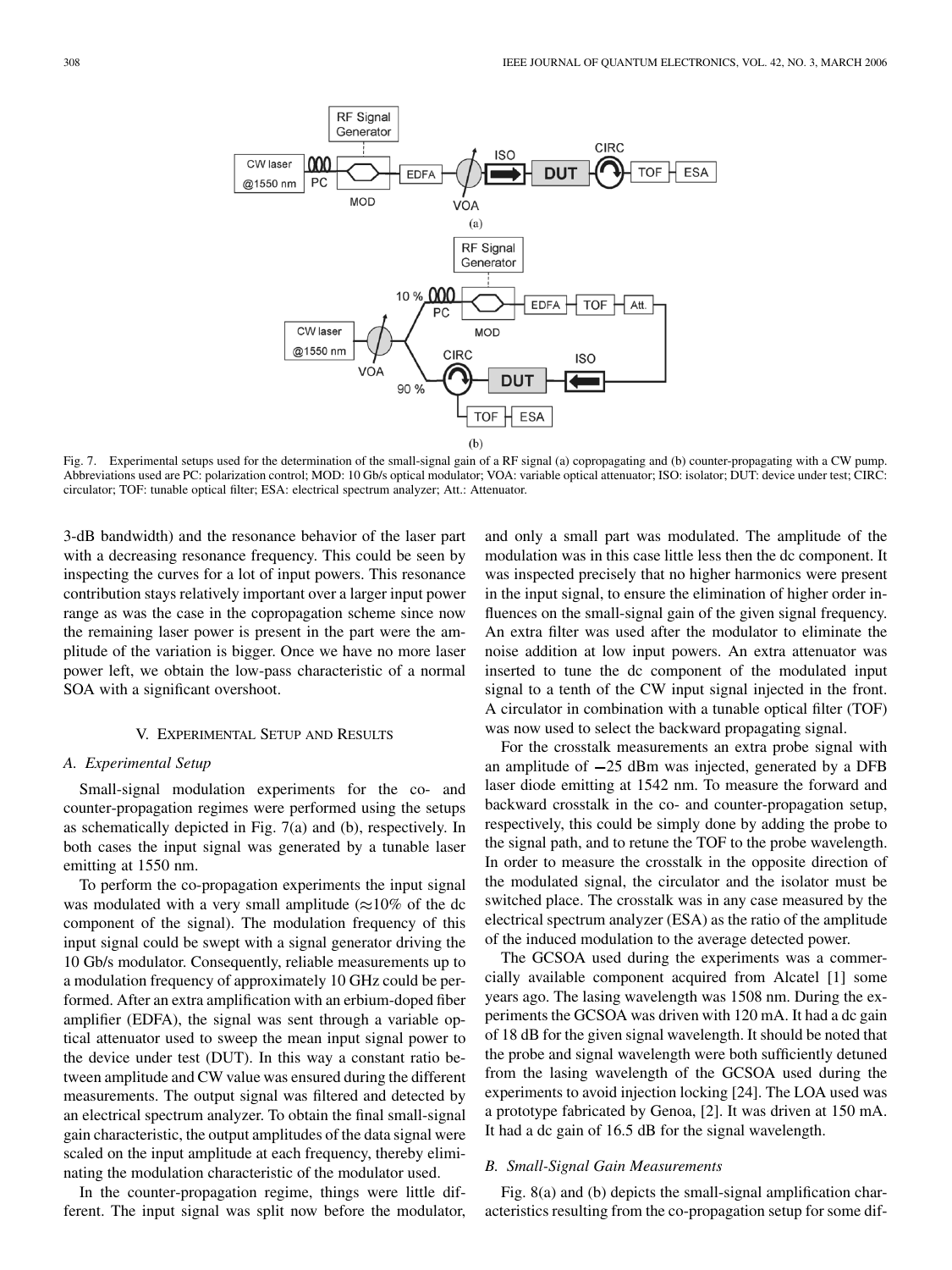

Fig. 8. Experimentally obtained small-signal gain curves of a (a) GCSOA driven with 100 mA and of (b) a LOA driven with 150 mA in the co-propagation regime.



Fig. 9. Experimentally obtained small-signal gain curves of a (a) GCSOA driven with 100 mA and of (b) a LOA driven with 150 mA in the counter-propagation regime.

ferent input powers, in the case of a GCSOA and a LOA, respectively. For clarity reasons in the case of the LOA only a relatively small input power region is shown. This makes it possible to see the very weak resonance effect at an input power of  $-11$  dBm. It can be seen that for low input powers the gain is almost equal to the dc gain for all signal frequencies. The experimentally obtained SSFR of the GCSOA show a much more explicit resonance phenomenon as was predicted by the simulations. The input saturation power tends to be approximately 9.5 dBm. A sudden switch to the high-pass SOA characteristic can be observed once this power is exceeded, in contrast with a more gradual transition in the LOA. It should be noted that the resonance frequency of the LOA is little more then 1 GHz, whereas this was much higher (somewhat smaller then 10 GHz) in the simulations. In measurements of [\[13](#page-9-0)] a resonance of almost 3 GHz was observed, whereas the model of [[12\]](#page-9-0) also resulted in some cases in resonance frequencies in the vicinity of 10 GHz. However, this absolute value is not that important in

understanding the effects discussed here. Of course the lower resonance frequency leads to much smaller crosstalk at higher bitrates, which is advantageous in WDM applications.

The results for the counter-propagation regime are shown in Fig. 9(a) and (b) for the GCSOA and the LOA, respectively. A fairly constant amplification is obtained, within the given measurement accuracies. This is in good agreement with the numerical results. By comparison with the co-propagation measurement we see that the obtained constant gain is almost equal to the high frequency limit of the previous case, with a small deviation in the saturated case possibly caused by a little consumption of the dc gain by the counter-propagating modulated signal.

#### *C. Small-Signal Crosstalk Measurements*

The experimentally obtained crosstalk induced on the probe signal in forward and backward propagation direction in the co-propagation scheme are plotted both in the same figure again to make comparison possible. For the GCSOA this is shown in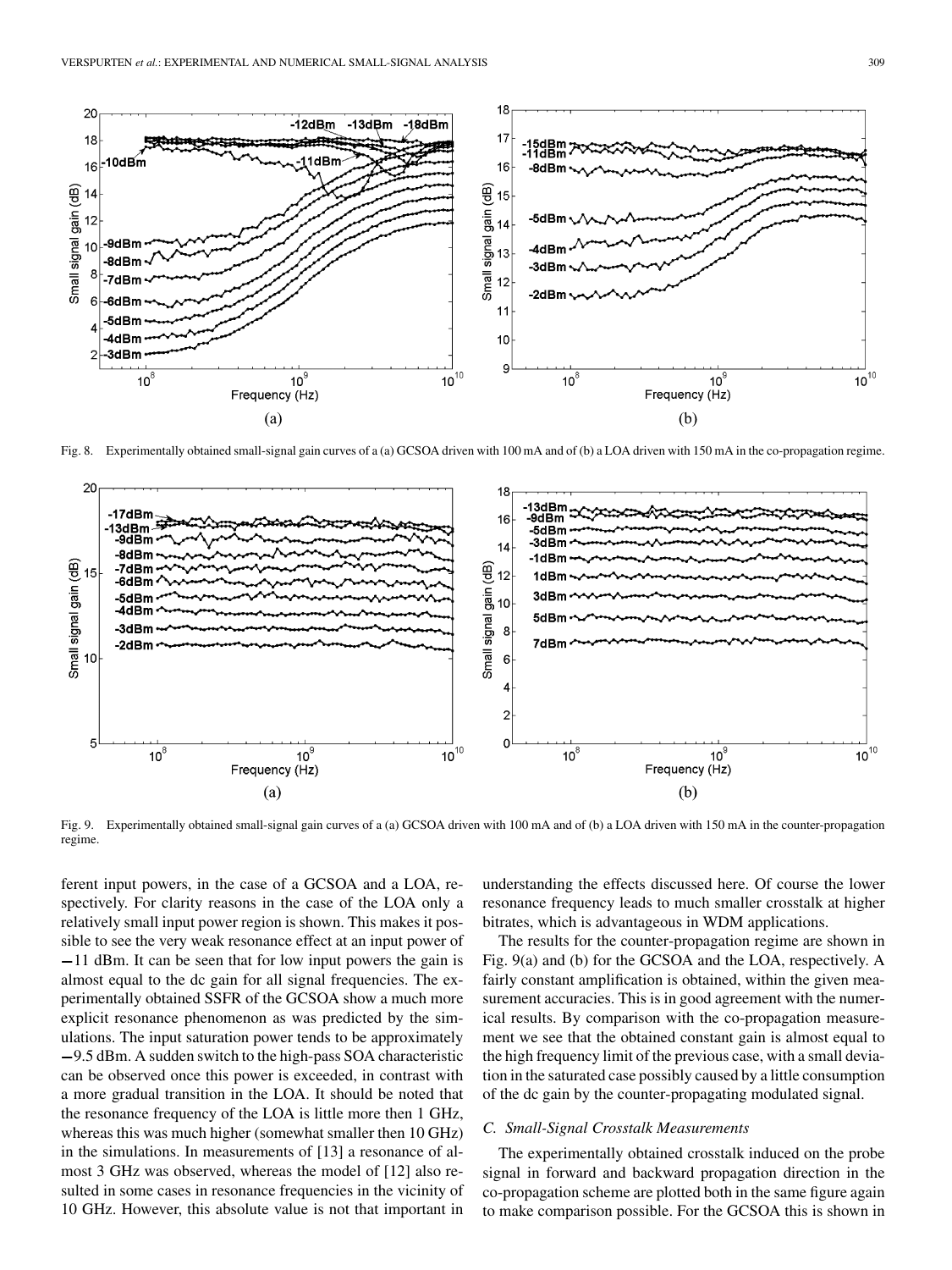

mA and (b) the LOA driven with 150 mA. Dashed line with crosses: backward probe. Full line with circles: forward probe.



100 mA and (b) the LOA driven with 150 mA. Dashed line with crosses: backward probe. Full line with circles: forward probe.

Fig. 10(a), whereas the LOA results are depicted in Fig. 10(b). Once more there are only depicted a few curves in order to keep the figure surveyable.

For the LOA, we see a very good agreement with the simulations. We observe again a gradual evolution from the purely laser related resonance behavior, to the pure SOA low-pass characteristic. In between we observe again the combination of both. The difference in slope of the forward and backward induced crosstalk indicates the presence of the walk-off effect mentioned in Section IV. The minimum could of course not be observed since it is located at much higher frequencies.

In the case of the GCSOA, somewhat less accurate measurements were obtained in the low frequency range, however they still were suitable to illustrate the most important trends. Detailed inspection showed again the difference in slope between forward and backward propagating crosstalk in the saturated case. At low input powers we can clearly see the explicit resonance. The deviation between backward and forward propagation in the low frequency is somewhat less explicit as was the case in the numerical study however still visible.

The forward and backward crosstalk measured in both components in the counter-propagation regime is depicted in Fig. 11(a) (GCSOA) and Fig. 11(b) (LOA).

The LOA measurements do agree rather good with the numerical results. The increase of the slope at low frequencies for input powers in the transition zone is less pronounced here due to the lower resonance frequency, thereby not differing much from the cut-off frequency of the SOA low-pass characteristic. Further we can again observe the more explicit overshoot in the SOA characteristic as compared to the forward case. The walk-off effect on the other hand is less pronounced than was predicted by the numerical study.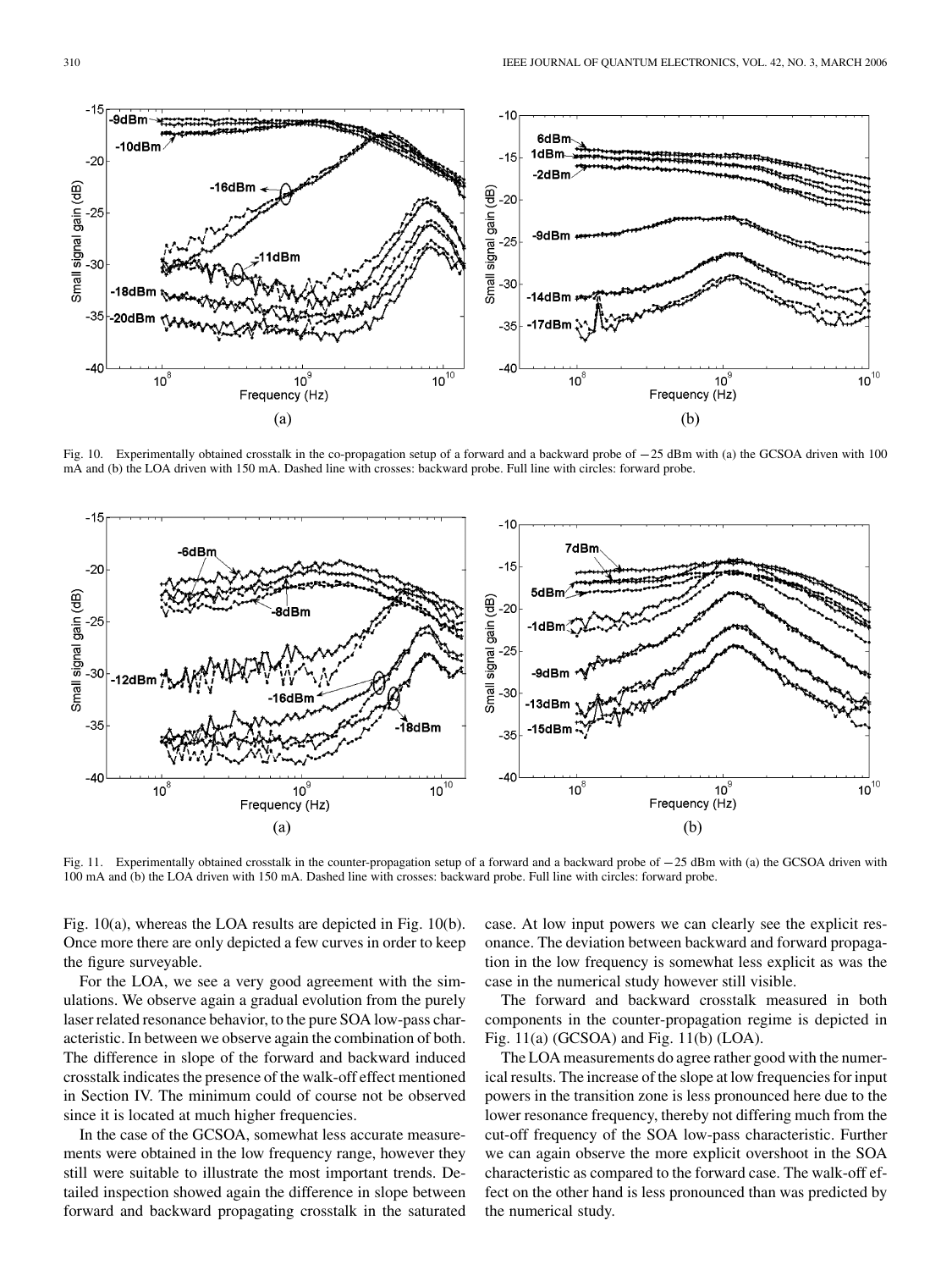<span id="page-9-0"></span>Results obtained with the GCSOA tend to be a little less accurate, but as was the case above show most of the trends discussed above.

# VI. CONCLUSION

We performed a systematic and in-depth numerical and experimental analysis of the dynamics of two types of gain-clamped semiconductor amplifiers under small-signal optical modulation. A rate equation model enabling numerical studies of the dynamics in a LOA was developed.

A study of the small-signal gain of a RF signal co- and counter-propagating with a strong pump resulted in the observation of a clear resonance phenomenon in the co-propagating case leading to a dip in the SSFR. The dip seems to occur at a decreasing frequency in function of the injected CW power. This was less pronounced in the LOA due to the clamping being the result of several independently acting lasers each providing only a small part of the gain. In the counter-propagating case we found a fairly constant amplification in function of signal frequency for both amplifiers. This was the result of the less pronounced modulation of the input signal in the part of the amplifiers being most sensitive to power variations. The numerically obtained results were confirmed by experiments.

In both the co- and counter-propagation regime, the crosstalk induced on a forward and backward injected probe signal were studied. Simulations as well as experiments showed a clear resonant behavior in both components as long as laser light was present in the cavity. With increasing input power, this resulted in the LOA in a gradual transition from this regime to a low-pass behavior of a SOA. In the GCSOA, this transition took place in a smaller input power region. A walk-off effect resulted in both components in a faster decrease of the backward as compared to the forward crosstalk for high frequencies in the co-propagation regime. In the counter-propagation case, this was somewhat less pronounced. Also in the lower frequency range, a difference between the crosstalk on a backward propagating and a forward propagating probe could be observed in the GCSOA due to a phase delay associated with signal, laser and probe, all propagating in parallel.

It is clear that the difference in clamping mechanism results in a clearly different RF signal amplification behavior. The crosstalk, on the other hand, is behaving much more similar in both cases, showing a clear resonance in the vicinity of the resonance frequencies of the incorporated lasers. In the experiments those resonance frequencies seemed to be much smaller for the LOA. The study also showed that for most applications both components can be used best at low saturation degrees, thereby avoiding explicit resonance effects.

## **REFERENCES**

- [1] P. Doussiere, A. Jourdan, G. Soulage, P. Garabedian, C. Graver, T. Fillion, E. Derouin, and D. Leclerc, "Clamped gain travelling wave semiconductor optical amplifier for wavelength division multiplexing applications," in *Proc. Int. Semiconduct. Laser Conf.*, Sep. 1994, pp. 185–186.
- [2] D. Francis, S. DiJaili, and J. Walker, "A single chip linear optical amplifier," in *Proc. Opt. Fiber Commun. Conf.*, Mar. 2001, p. PD13.
- [3] L. Tiemeijer, P. Thijs, T. van Dongen, J. Binsma, E. Jansen, and H. van Helleputte, "Reduced intermodulation distortion in 1300 nm gainclamped MQW laser amplifiers," *IEEE Photon. Technol. Lett.*, vol. 7, no. 3, pp. 284–286, Mar. 1995.
- [4] J. C. E. Tangdiongga, L. Spiekman, G. van den Hoven, and H. de Waardt, "Performance analysis of linear optical amplifiers in dynamic WDM systems," *IEEE Photon. Technol. Lett.*, vol. 14, no. 8, pp. 1196–1198, Aug. 2002.
- [5] H. Lee, J. Oh, D. Lee, G. Lee, and S. Hwang, "Demonstration of  $16 \times$ 10 Gb/s WDM transmission over  $4 \times 40$  km of SMF using linear optical amplifiers combined with Raman-pumped dispersion compensation fibers under dynamic add/drop situations," *IEEE Photon. Technol. Lett.*, vol. 16, no. 6, pp. 1576–1578, Jun. 2004.
- [6] G. Morthier, M. Zhao, B. Vanderhaegen, and R. Baets, "Experimental demonstration of an all-optical 2R regenerator with adjustable decision threshold and "true" regeneration characteristics," *IEEE Photon. Technol. Lett.*, vol. 12, no. 11, pp. 1516–1518, Nov. 2000.
- [7] M. Zhao, J. D. Merlier, G. Morthier, and R. Baets, "All-optical  $2R$  regeneration based on polarization rotation in a linear optical amplifier," *IEEE Photon. Technol. Lett.*, vol. 15, no. 2, pp. 305–307, Feb. 2003.
- [8] E. Tangdiongga, J. Turkiewicz, G. Khoe, and H. de Waardt, "Clock recovery by a fiber ring laser employing a linear optical amplifier," *IEEE Photon. Technol. Lett.*, vol. 16, no. 2, pp. 611–613, Feb. 2004.
- [9] J. Sun, G. Morthier, and R. Baets, "Numerical and theoretical study of the crosstalk in gain-clamped semiconductor optical amplifiers," *IEEE J. Sel. Topics Quantum Electron.*, vol. 3, no. 5, pp. 1162–1167, Sep./Oct. 1997.
- [10] X. Jin, T. Keating, and S. L. Chuang, "Theory and experiment of highspeed cross-gain modulation in semiconductor lasers," *IEEE J. Quantum Electron.*, vol. 36, no. 12, pp. 1485–1493, Dec. 2000.
- [11] J. Oksanen and J. Tulkki, "On crosstalk and noise in an optical amplifier with gain clamping by vertical laser field," *J. Lightw. Technol.*, vol. 21, no. 9, pp. 1914–1919, Sep. 2003.
- [12] C.-Y. Jin, Y.-Z. Huang, L.-J. Yu, and S.-L. Deng, "Numerical and theoretical analysis of the crosstalk in linear optical amplifiers," *IEEE J. Quantum Electron.*, vol. 41, no. 5, pp. 636–641, May 2005.
- [13] D. Tong, M. Wu, and S. Dijaili, "Intrinsic intermodulation distortion characteristics of linear optical amplifier," in *Proc. Conf. Lasers and Electro-Optics*, Jun. 2003, pp. 1414–1416.
- [14] C.-Y. Jin, Y.-Z. Huang, L.-J. Yu, and S. Deng, "Detailed model and investigation of gain saturation and carrier spatial hole burning for a semiconductor optical amplifier with gain clamping by a vertical laser field," *IEEE J. Quantum Electron.*, vol. 40, no. 5, pp. 513–518, May 2004.
- [15] L. Schares, C. Schubert, C. Schmidt, H. G. Weber, L. Occhi, and G. Guekos, "Phase dynamics of semiconductor optical amplifiers at 10–40 GHz," *IEEE J. Quantum Electron.*, vol. 39, no. 11, pp. 1394–1408, Nov. 2003.
- [16] M. Asghari, I. H. White, and R. V. Penty, "Wavelength conversion using semiconductor optical amplifiers," *J. Lightw. Technol.*, no. 7, pp. 1181–1190, Jul. 1997.
- [17] K. Petermann, *Laser Diode Modulation and Noise*. Norwell, MA: Kluwer, 1988.
- [18] P. Vankwikelberge, G. Morthier, and R. Baets, "Cladiss-a longitudinal multimode model for the analysis of the static, dynamic, and stochastic behavior of diode lasers with distributed feedback," *IEEE J. Quantum Electron.*, vol. 26, no. 10, pp. 1728–1741, Oct. 1990.
- [19] G. Morthier, J. Sun, T. Gyselings, and R. Baets, "A novel optical decision circuit based on a Mach–Zehnder or Michelson interferometer and gain-clamped semiconductor optical amplifiers," *IEEE Photon. Technol. Lett.*, vol. 10, no. 8, pp. 1162–1164, Aug. 1998.
- [20] T. Durhuus, B. Mikkelsen, C. Joergensen, S. Danielsen, and K. Stubkjaer, "All-optical wavelength conversion by semiconductor optical amplifiers," *J. Lightw. Technol*, vol. 14, no. 6, pp. 942–954, Jun. 1996.
- [21] M. Nielsen, D. Blumenthal, and J. Mørk, "A transfert function approach to the small-signal response of saturated semiconductor optical amplifiers," *J. Lightw. Technol*, vol. 18, no. 12, pp. 2151–2157, Dec. 2000.
- [22] D. Marcenac and A. Mecozzi, "Switches and frequency converters based on cross-gain modulation in semiconductor optical amplifiers," *IEEE Photon. Technol Lett.*, vol. 9, no. 6, pp. 749–751, Jun. 1997.
- [23] G. Morthier, R. Schatz, and O. Kjebon, "Extended modulation bandwidth of DBR and external cavity lasers by utilizing a cavity resonance for equalization," *IEEE J. Quantum Electron.*, vol. 36, no. 12, pp. 1468–1475, Dec. 2000.
- [24] V. Annovazzi-Lodi, A. Scire, M. Sorel, and S. Donati, "Dynamic behavior and locking of a semiconductor laser subjected to external injection," *IEEE J. Quantum Electron.*, vol. 34, no. 12, pp. 2350–2357, Dec. 1998.